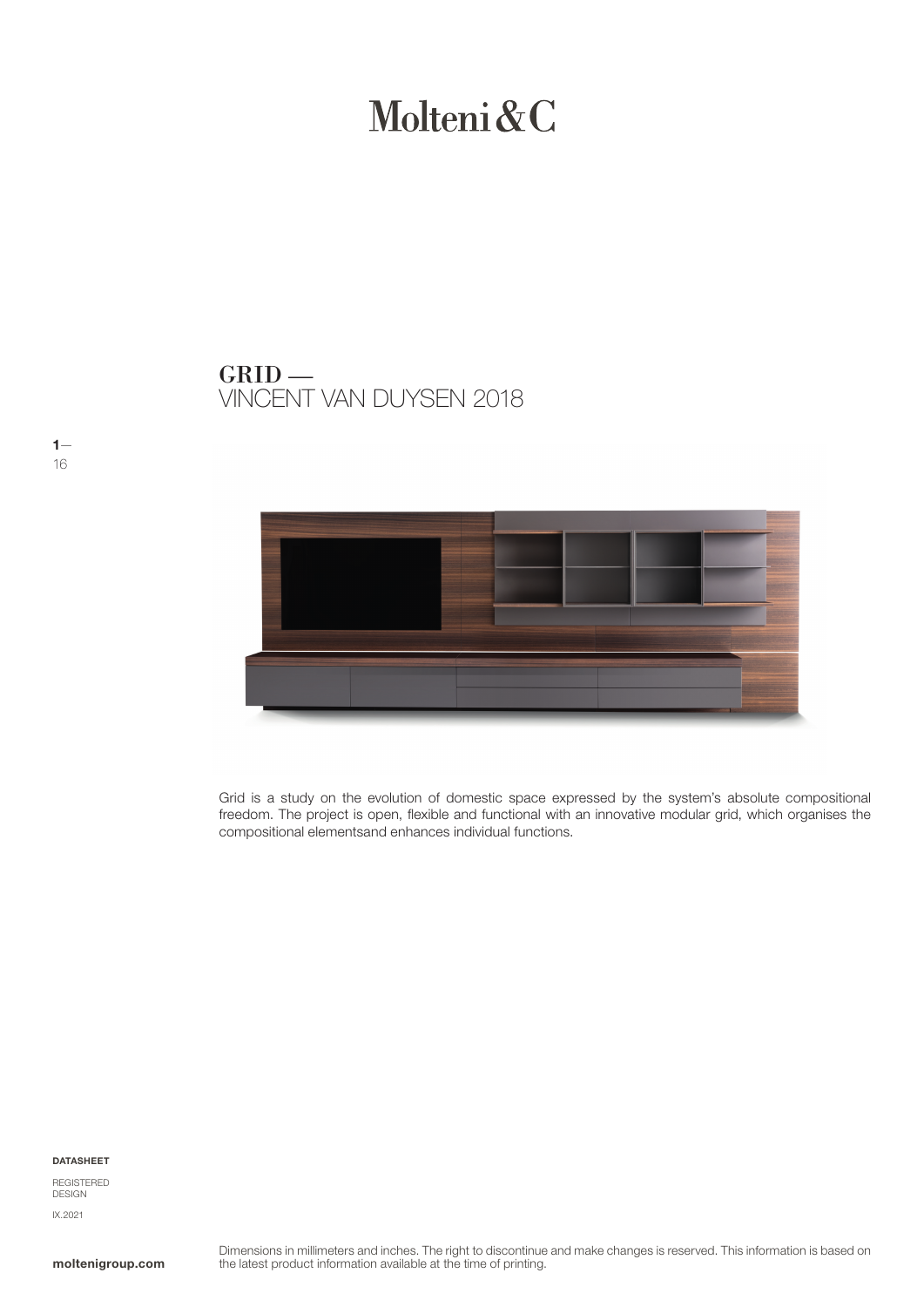#### FINISHES

## Molteni&C

 $2-$ 16

| finishes                                 |         | matt<br>lacquer                                                                                                                                                                                                                                                                                                                                                            | woods | glossy<br>lacquer                                                                                                                                                                                                                                                                                                                                                            | glass | transparent transparent<br>stopsol                     | pewter<br>colour /    | Eco Skin                      | bonded<br>hide | bronze<br>mirror |
|------------------------------------------|---------|----------------------------------------------------------------------------------------------------------------------------------------------------------------------------------------------------------------------------------------------------------------------------------------------------------------------------------------------------------------------------|-------|------------------------------------------------------------------------------------------------------------------------------------------------------------------------------------------------------------------------------------------------------------------------------------------------------------------------------------------------------------------------------|-------|--------------------------------------------------------|-----------------------|-------------------------------|----------------|------------------|
| components                               |         | colours                                                                                                                                                                                                                                                                                                                                                                    |       | colours                                                                                                                                                                                                                                                                                                                                                                      |       | glass                                                  | copper                |                               | leather        |                  |
| WALL PANELLING                           |         |                                                                                                                                                                                                                                                                                                                                                                            |       |                                                                                                                                                                                                                                                                                                                                                                              |       |                                                        |                       |                               |                |                  |
| panel                                    |         |                                                                                                                                                                                                                                                                                                                                                                            |       |                                                                                                                                                                                                                                                                                                                                                                              |       |                                                        |                       |                               |                |                  |
| SUPPORT SHELF                            |         |                                                                                                                                                                                                                                                                                                                                                                            |       |                                                                                                                                                                                                                                                                                                                                                                              |       |                                                        |                       |                               |                |                  |
| shelf                                    |         |                                                                                                                                                                                                                                                                                                                                                                            |       |                                                                                                                                                                                                                                                                                                                                                                              |       |                                                        |                       |                               |                |                  |
| TRAY                                     |         |                                                                                                                                                                                                                                                                                                                                                                            |       |                                                                                                                                                                                                                                                                                                                                                                              |       |                                                        |                       |                               |                |                  |
| shelf                                    |         |                                                                                                                                                                                                                                                                                                                                                                            |       |                                                                                                                                                                                                                                                                                                                                                                              |       |                                                        |                       |                               |                |                  |
| accessory bottom                         |         |                                                                                                                                                                                                                                                                                                                                                                            |       |                                                                                                                                                                                                                                                                                                                                                                              |       |                                                        |                       |                               |                |                  |
| CONTAINER UNDER SUPPORT SHELF OR TRAY    |         |                                                                                                                                                                                                                                                                                                                                                                            |       |                                                                                                                                                                                                                                                                                                                                                                              |       |                                                        |                       |                               |                |                  |
| structure / internal partition           |         |                                                                                                                                                                                                                                                                                                                                                                            |       |                                                                                                                                                                                                                                                                                                                                                                              |       |                                                        |                       |                               |                |                  |
| flap door / drawer front                 |         |                                                                                                                                                                                                                                                                                                                                                                            |       |                                                                                                                                                                                                                                                                                                                                                                              |       |                                                        |                       |                               |                |                  |
| <b>BOOKCASE</b>                          |         |                                                                                                                                                                                                                                                                                                                                                                            |       |                                                                                                                                                                                                                                                                                                                                                                              |       |                                                        |                       |                               |                |                  |
| shelf                                    |         |                                                                                                                                                                                                                                                                                                                                                                            |       |                                                                                                                                                                                                                                                                                                                                                                              |       |                                                        |                       |                               |                |                  |
| back                                     |         |                                                                                                                                                                                                                                                                                                                                                                            |       |                                                                                                                                                                                                                                                                                                                                                                              |       |                                                        |                       |                               |                |                  |
| partitions                               |         |                                                                                                                                                                                                                                                                                                                                                                            |       |                                                                                                                                                                                                                                                                                                                                                                              |       |                                                        |                       |                               |                |                  |
| WALL UNIT                                |         |                                                                                                                                                                                                                                                                                                                                                                            |       |                                                                                                                                                                                                                                                                                                                                                                              |       |                                                        |                       |                               |                |                  |
| tops th 30 mm                            |         |                                                                                                                                                                                                                                                                                                                                                                            |       |                                                                                                                                                                                                                                                                                                                                                                              |       |                                                        |                       |                               |                |                  |
| back / central shelf / central partition |         |                                                                                                                                                                                                                                                                                                                                                                            |       |                                                                                                                                                                                                                                                                                                                                                                              |       |                                                        |                       |                               |                |                  |
| glass door and glass partition           | profile |                                                                                                                                                                                                                                                                                                                                                                            |       |                                                                                                                                                                                                                                                                                                                                                                              |       |                                                        |                       |                               |                |                  |
|                                          | glass   |                                                                                                                                                                                                                                                                                                                                                                            |       |                                                                                                                                                                                                                                                                                                                                                                              |       |                                                        |                       |                               |                |                  |
| <b>GLASS CABINETS</b>                    |         |                                                                                                                                                                                                                                                                                                                                                                            |       |                                                                                                                                                                                                                                                                                                                                                                              |       |                                                        |                       |                               |                |                  |
| back and internal shelves                |         |                                                                                                                                                                                                                                                                                                                                                                            |       |                                                                                                                                                                                                                                                                                                                                                                              |       |                                                        |                       |                               |                |                  |
| glass side / hinged door                 | profile |                                                                                                                                                                                                                                                                                                                                                                            |       |                                                                                                                                                                                                                                                                                                                                                                              |       |                                                        |                       |                               |                |                  |
|                                          | glass   |                                                                                                                                                                                                                                                                                                                                                                            |       |                                                                                                                                                                                                                                                                                                                                                                              |       |                                                        |                       |                               |                |                  |
| base / lid                               |         |                                                                                                                                                                                                                                                                                                                                                                            |       |                                                                                                                                                                                                                                                                                                                                                                              |       |                                                        |                       |                               |                |                  |
| SHOWCASE                                 |         |                                                                                                                                                                                                                                                                                                                                                                            |       |                                                                                                                                                                                                                                                                                                                                                                              |       |                                                        |                       |                               |                |                  |
| structure / support                      |         |                                                                                                                                                                                                                                                                                                                                                                            |       |                                                                                                                                                                                                                                                                                                                                                                              |       |                                                        |                       |                               |                |                  |
| mirror                                   |         |                                                                                                                                                                                                                                                                                                                                                                            |       |                                                                                                                                                                                                                                                                                                                                                                              |       |                                                        |                       |                               |                |                  |
| CHARGING ACCESSORY                       |         |                                                                                                                                                                                                                                                                                                                                                                            |       |                                                                                                                                                                                                                                                                                                                                                                              |       |                                                        |                       |                               |                |                  |
| structure                                |         |                                                                                                                                                                                                                                                                                                                                                                            |       |                                                                                                                                                                                                                                                                                                                                                                              |       |                                                        |                       |                               |                |                  |
| colours                                  |         | <b>Matt lacquer</b><br>BC chalk white<br>PE pearl<br>DN dune<br>PL platinum<br>NE black<br>AT anthracite<br>SE mustard<br>SI silica<br>DO dolomite grey<br>AL clay<br>MK moka<br>CZ light blue grey<br>SA sand<br>RU ruby<br>PX pewter colour<br>RX copper<br>TO dove grey<br>PR petroleum blue<br>BG burgundy<br>LS london sky<br>SU stardust<br>ML moonlight<br>SP spice |       | <b>Glossy lacquer</b><br>BC chalk white<br>PE pearl<br>DN dune<br>PL platinum<br>NE black<br>AT anthracite<br>SE mustard<br>SI silica<br>DO dolomite grey<br>AL clay<br>MK moka<br>CZ light blue grey<br>SA sand<br>RU ruby<br>PX pewter colour<br>RX copper<br>TO dove grey<br>PR petroleum blue<br>BG burgundy<br>LS london sky<br>SU stardust<br>ML moonlight<br>SP spice |       | Woods<br>EU eucalyptus<br>NO walnut<br>RF graphite oak | grey<br>mink<br>ivory | <b>Eco Skin</b><br>dark brown |                |                  |

#### DATASHEET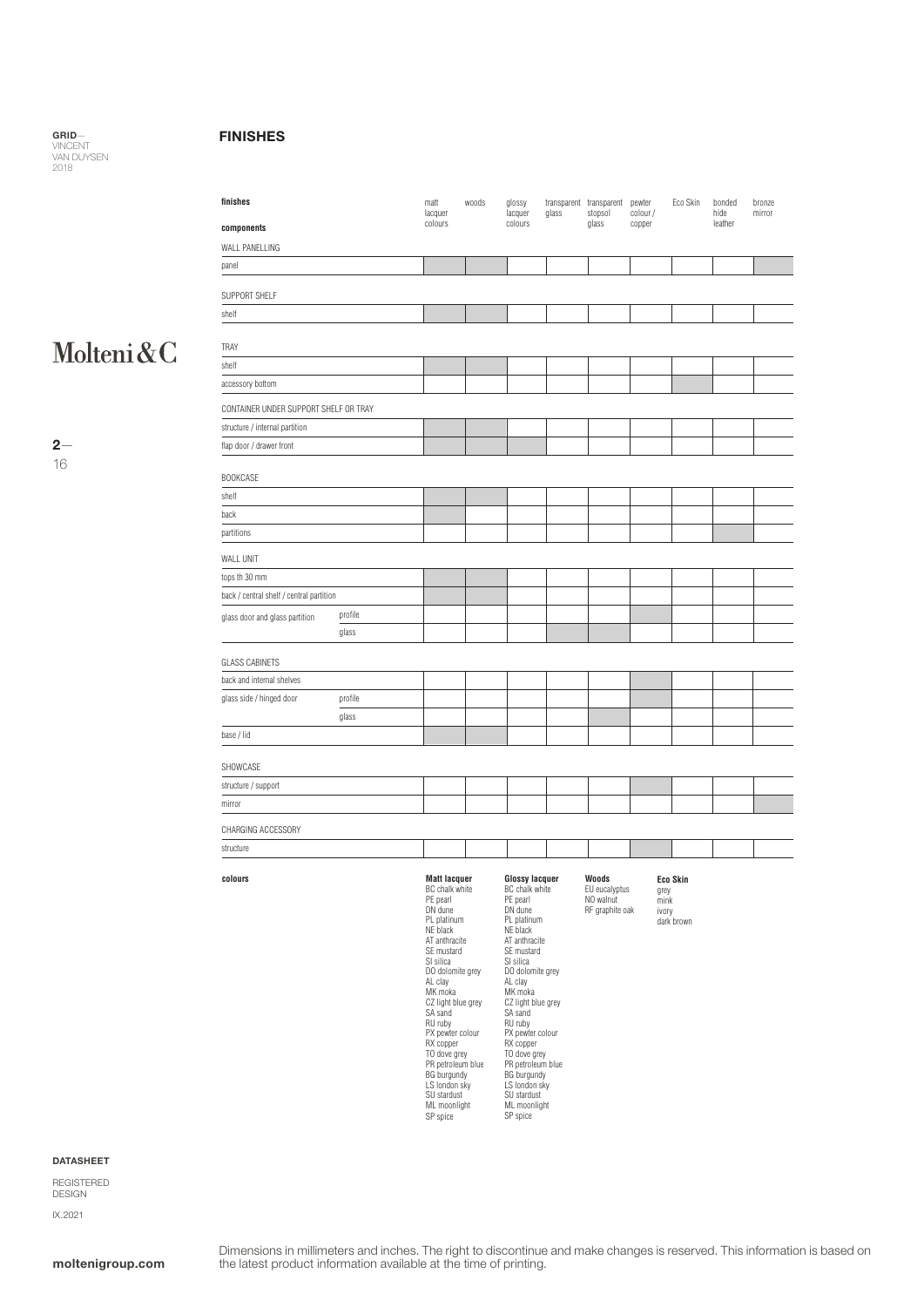MODULARITY

|  |   | з |
|--|---|---|
|  | ▬ |   |

moltenigroup.com

#### DATASHEET

REGISTERED DESIGN IX.2021

W 600/900/1200/1800 mm

H 540/732 mm - Tot H from floor 1800 mm



wire |<br>passage <sup>bracket</sup>

 $\propto$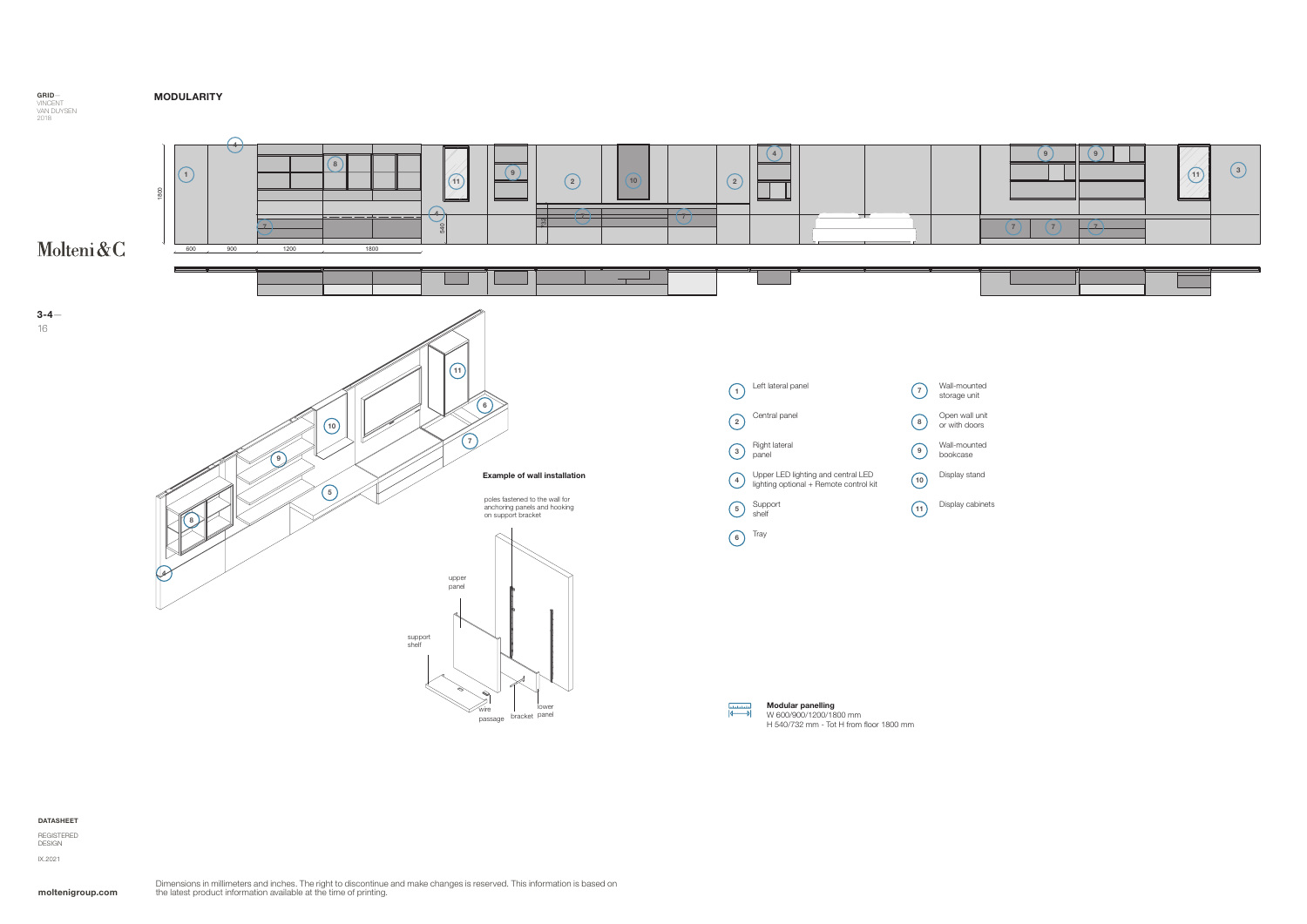#### MODULARITY





## Molteni&C

5— 16



DATASHEET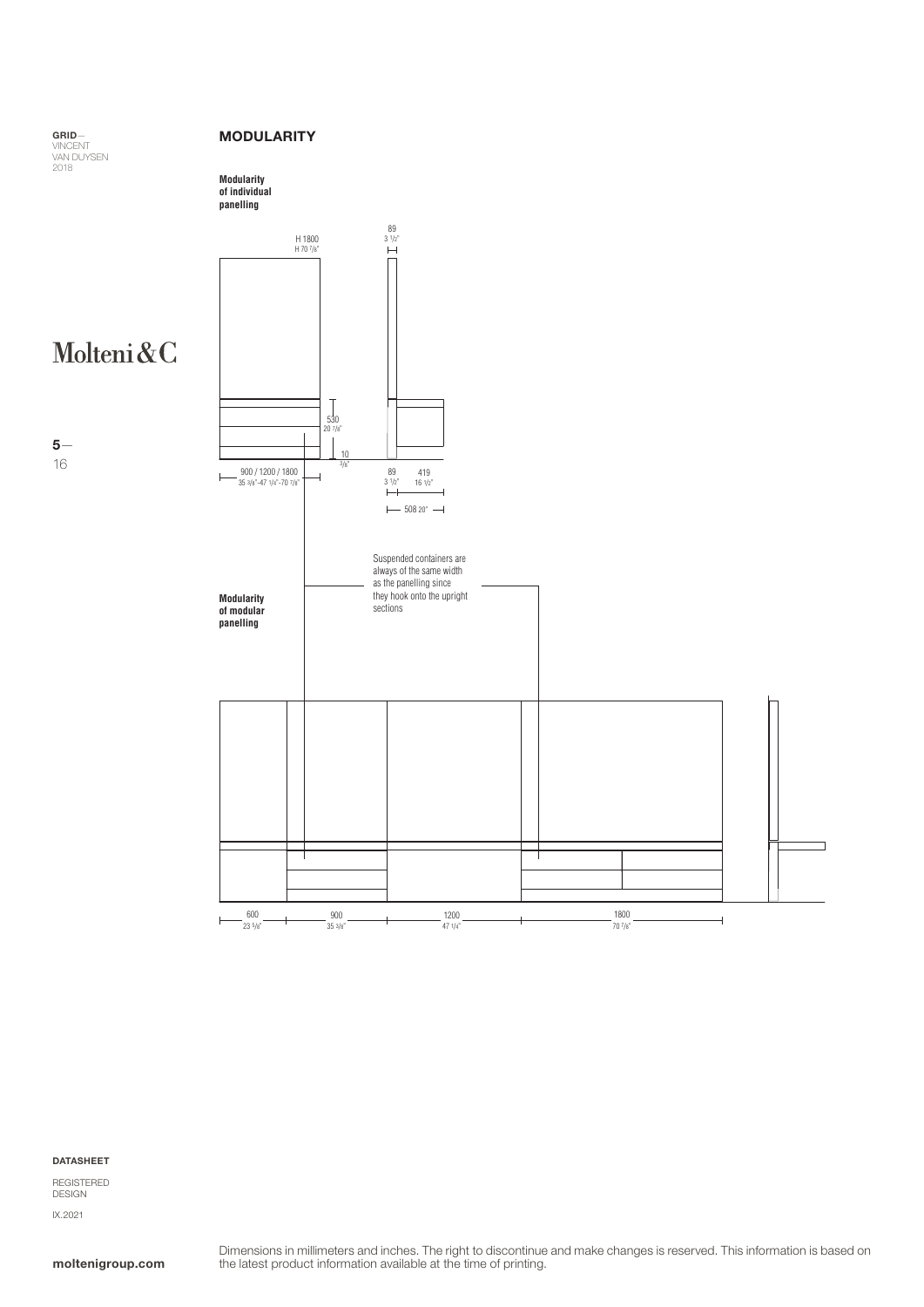### EXAMPLE OF WIRE PASSAGE

GRID— VINCENT<br>VAN DUYSEN<br>2018

6—

16



Solution 1 **TV standing on support shelf**

Solution 2 **TV hanging from panelling and decoder standing on support shelf**

Solution 3 **TV hanging from panelling and decoder housed inside the container with flap door - signal transmitted by IR**

Solution 4 **TV hanging from panelling, decoder, console or PC standing inside the tray**



Solution 5 **TV hanging from panelling and decoder housed inside the container with flap door - signal transmitted by IR and tray with induction and USB charging box**

#### DATASHEET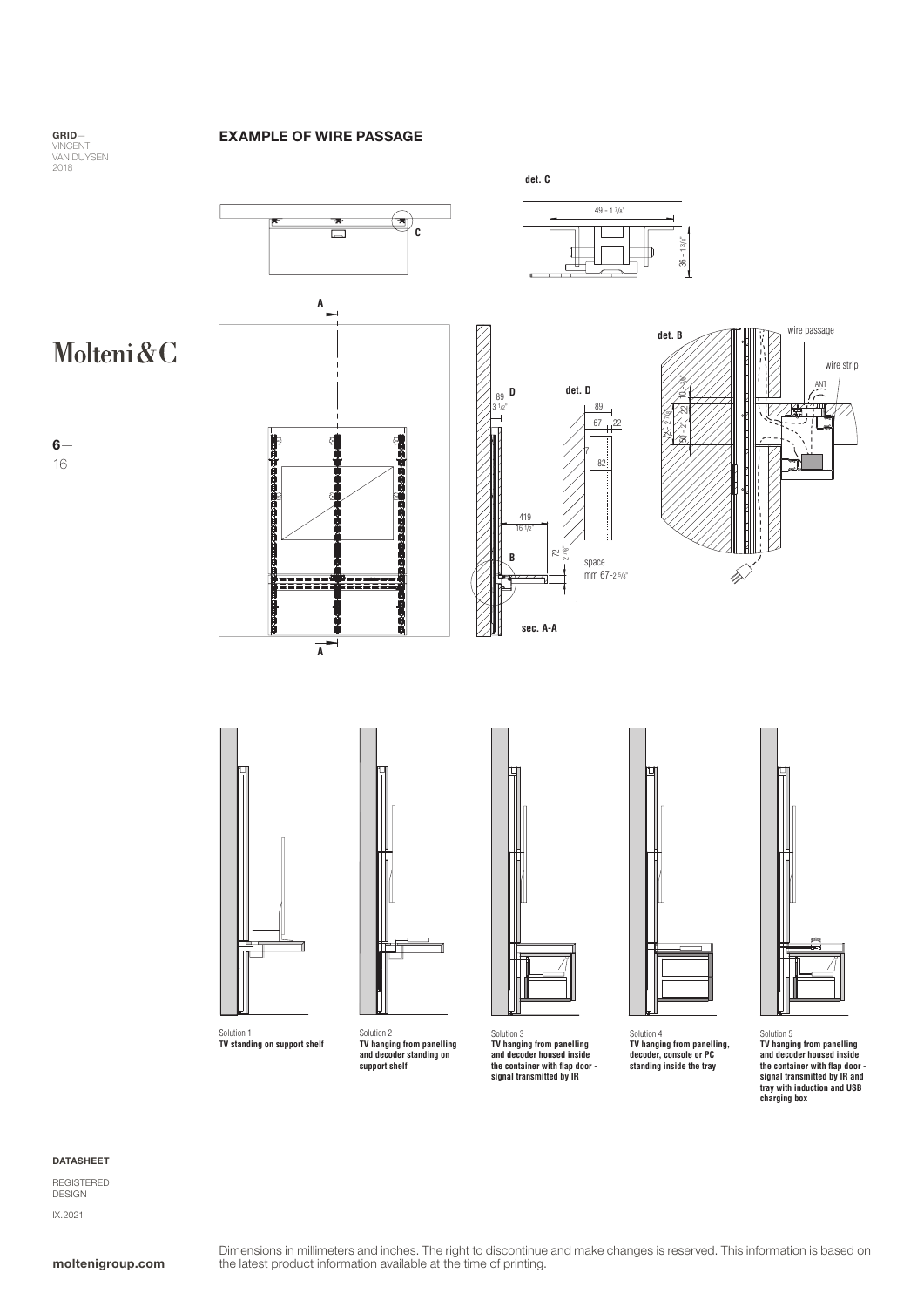#### DIMENSIONS

**Individual panelling D 82 (89 from the wall) H1 from the ground 540 Total H from the ground 1800**

The panels can be reduced in width considering a surcharge (per module). Consider a space of 15 mm in width to mount the panels.

**panelling** All panelling is equipped to receive hanging elements in the upper part

## Molteni&C

7— 16



W 900 W 1200 W 1800<br>**PIC09/18A PIC12/18A PIC18/18A** 





W 900 W 1200 W 1800 **PIC09/18A PIC12/18A PIC18/18A PIC09/18B PIC12/18B PIC18/18B**

All panelling is equipped to receive hanging elements in the upper part

**panelling for hanging container and free-standing container with tray or support shelf**



W 900 W 1200 W 1800 **PIC09/18C PIC12/18C PIC18/18C**

**Cannot be made on mirror-finished panelling** **work for TV cable passage** (to be requested on the order form)



#### DATASHEET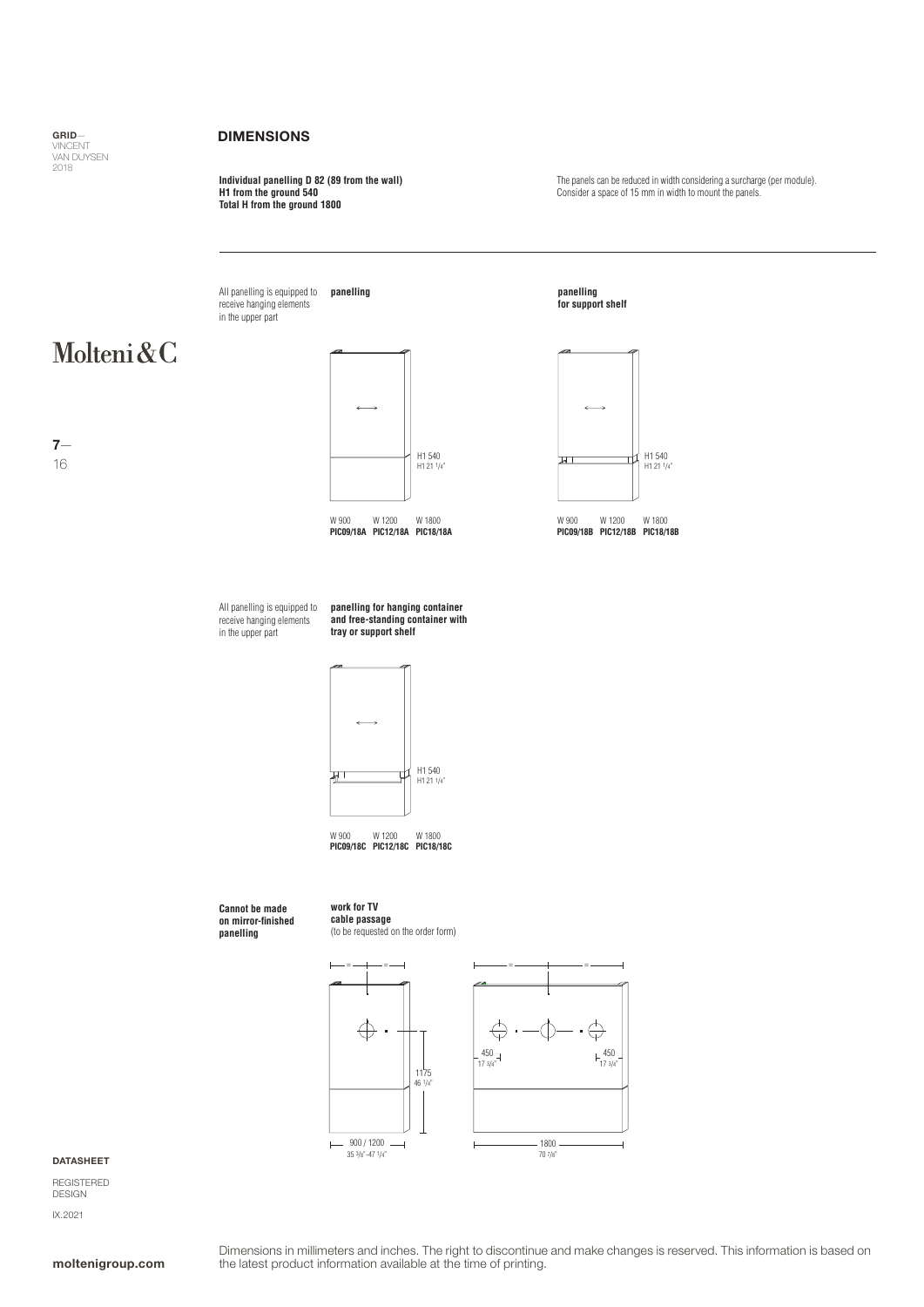

8— 16

### DIMENSIONS

**Modular panelling D 82 (89 from the wall) H1 from the ground 540 Total H from the ground 1800**

The panels can be reduced in width considering a surcharge (per module). Mirror-finished panels cannot be fitted with wire passages and TV sets cannot be fastened to them. Consider a space of 15 mm in width to mount the panels.

**left-sx panelling left-sx panelling left-sx panelling** All panelling is equipped to **for support shelf for hanging container and**  receive hanging elements in the upper part **free-standing container with tray or support shelf** Molteni&C H1 540 H1 540 H1 540 H1 21 1/4"  $H1 21$ H1 21 1/4" ᠯ W 600 W 900 W 1200 W 1800<br>**PSC06/18C PSC09/18C PSC12/18C PSC18/18C** W 900 W 1200 W 1800 W 600 W 600 W 900 W 1200 W 1800 **PSC06/18A PSC09/18A PSC12/18A PSC18/18A PSC06/18B PSC09/18B PSC12/18B PSC18/18B PSC06/18C PSC09/18C PSC12/18C PSC18/18C central panelling central panelling**  All panelling is equipped to **central panelling for hanging container and free-standing container with tray for support shelf** receive hanging elements in the upper part **or support shelf** H1 540 H1 540 H1 540 H1 21 1/4" H1 21 1/4" H1 21 1/4" ₩ W 600 W 900 W 1200 W 1800 W 600 W 900 W 1200 W 1800<br> **PCC06/18A PCC09/18A PCC12/18A PCC18/18A PCC06/18B PCC09/18B PCC12/18B PCC18/** W 900 W 1200 W 1800 W 600 W 900 W 1200 W 1800<br> **PCC06/18C PCC09/18C PCC12/18C PCC18/18C PCC06/18A PCC09/18A PCC12/18A PCC18/18A PCC06/18B PCC09/18B PCC12/18B PCC18/18B PCC06/18C PCC09/18C PCC12/18C PCC18/18C** All panelling is equipped to **right-dx end panelling right-dx end panelling right-dx end panelling** receive hanging elements **for support shelf for hanging container and**  in the upper part **free-standing container with tray or support shelf** H1 540 H1 540 H1 540 H1 21 1/4" H1 21 1/4" ㅠ H1 21 1/4"

> W 600 W 900 W 1200 W 1800<br>**PDC06/18A PDC09/18A PDC12/18A PDC18/18A** W 600 W 600 W 900 W 1200 W 1800

**PDC06/18A PDC09/18A PDC12/18A PDC18/18A PDC06/18B PDC09/18B PDC12/18B PDC18/18B PDC06/18C PDC09/18C PDC12/18C PDC18/18C**

## W 600 W 900 W 1200 W 1800<br>**PDC06/18C PDC09/18C PDC12/18C PDC18/18C**

DATASHEET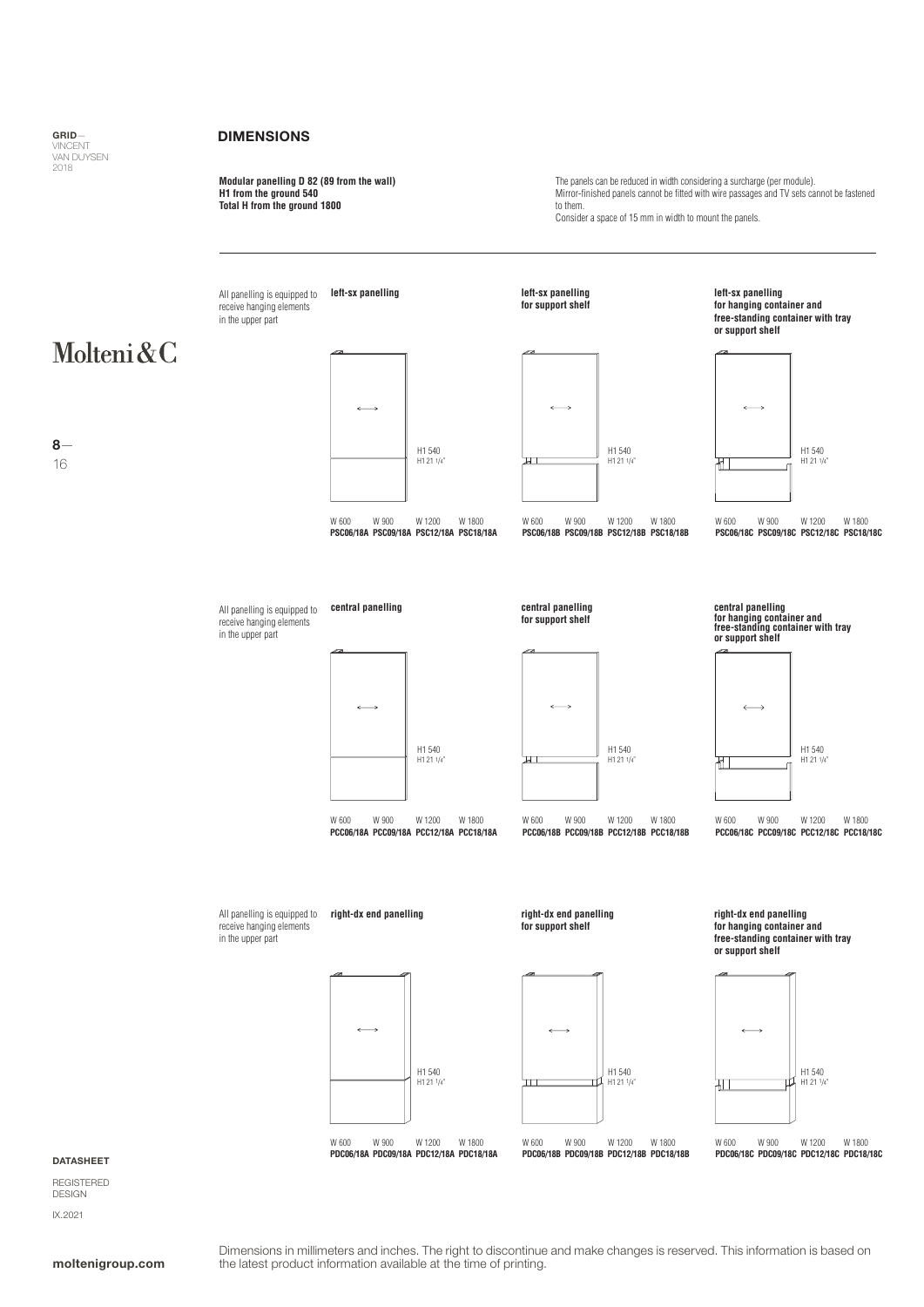### DIMENSIONS

**Wall panelling lighting** It is possible to light the panelling by inserting LED bars, along the entire length of the composition, in the top part, in the central part, or both. It is possible to connect the system to a socket with switch, or to use a radio control kit (optional).



16 9**LED bars 8W per metre max length 3000 mm**  for calculations, consider the sum

of all modules (3000° K)

per linear meter

**EBIML**



**connector for power supply units**

**radio control kit with brightness setting (1 per power supply unit) optional**

**EKRR1**

**DALI kit (for DOMOTICA)** n. 1 for each power supply unit cannot be used with radio remote control







**Example of lit wall**

| 4200 linear                                 | 1200<br>.471/4"<br>ايا بايا با با بايند | 1800<br>.707/8"<br>ا با را را را را ر<br>بايا بايا بايا | 1200<br>471/4"<br>ينا با با با ب<br>hhh |
|---------------------------------------------|-----------------------------------------|---------------------------------------------------------|-----------------------------------------|
| metres of LED<br>bar (W33,6)                |                                         |                                                         |                                         |
|                                             |                                         |                                                         |                                         |
|                                             |                                         |                                                         |                                         |
| 4200 linear<br>metres of LED<br>bar (W33,6) | بربرابرتكر                              |                                                         |                                         |
|                                             |                                         |                                                         |                                         |

n° 1 power supply unit **EAL1** n° 1 connector **ECO1**

n° 1 radio control kit **EKRR1**

#### DATASHEET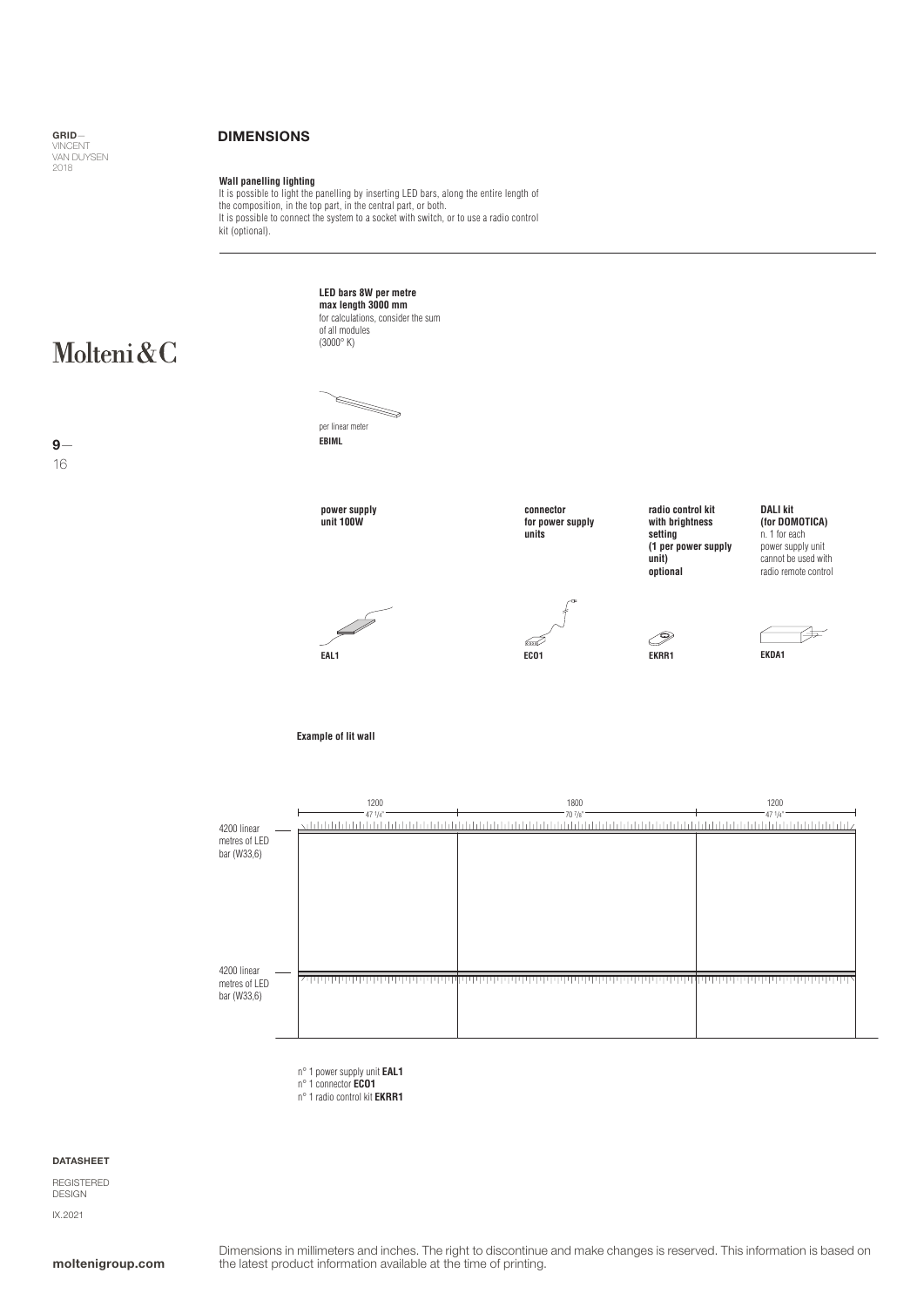#### DIMENSIONS

### **Support shelf D 419 H 72**

Supporting shelves can be reduced in width considering a surcharge each.

The support shelf is always equipped with the side brackets, while the central brackets must be added according to the modularity of the composition.

## Molteni&C

 $10 -$ 16



**wire passage**

**for support shelf W 112 D 57**

D  $\overline{\phantom{a}}$ **EPA3**

#### **Positioning wire passage on the support shelf**

The cable gland on the supporting shelf can be positioned in relation to the modules as shown in the specified drawings



#### DATASHEET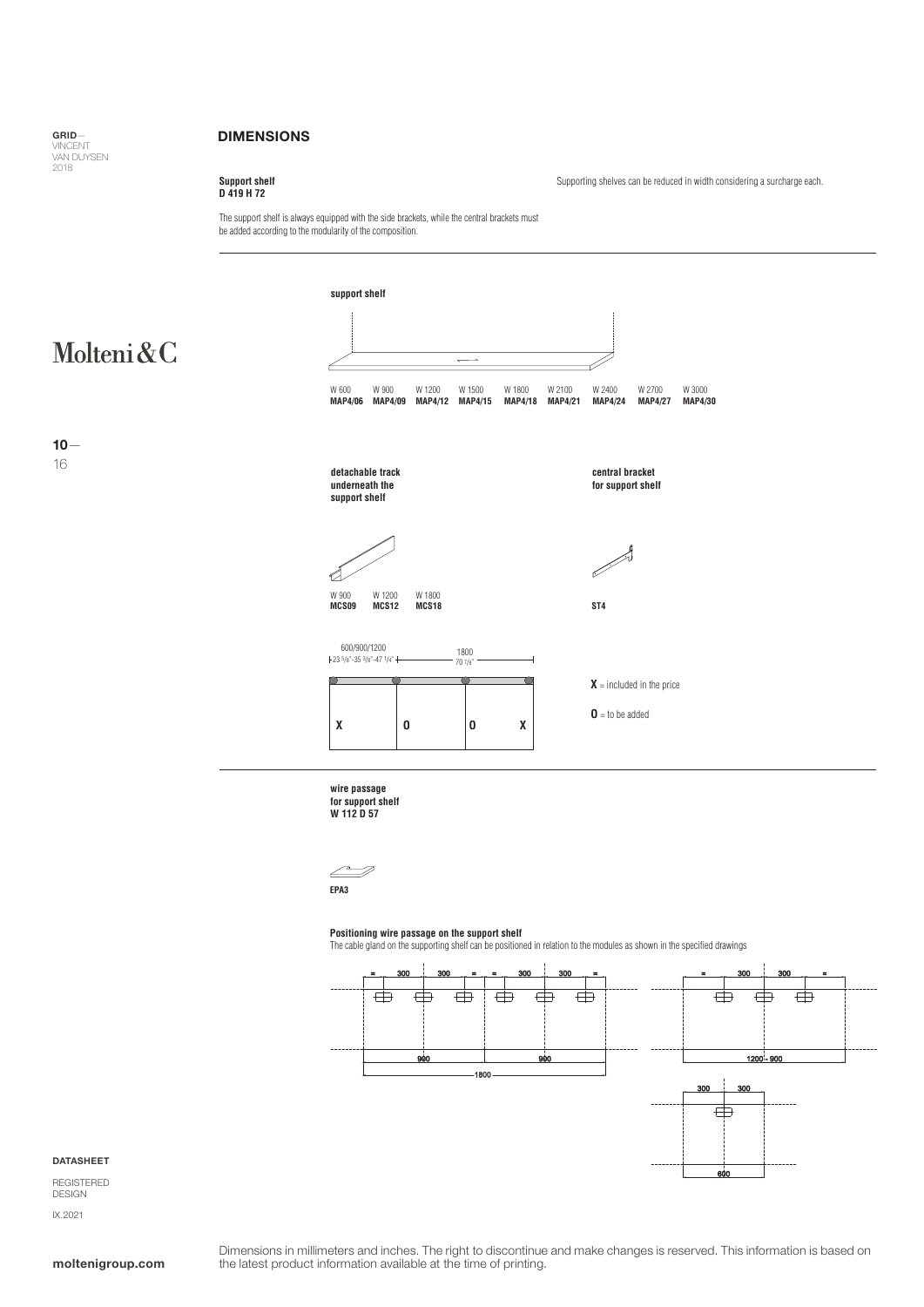#### DIMENSIONS



#### DATASHEET

 $11 -$ 16

**GRID—**<br>VINCENT<br>VAN DUYSEN<br>2018

REGISTERED DESIGN IX.2021

Dimensions in millimeters and inches. The right to discontinue and make changes is reserved. This information is based on **moltenigroup.com** the latest product information available at the time of printing.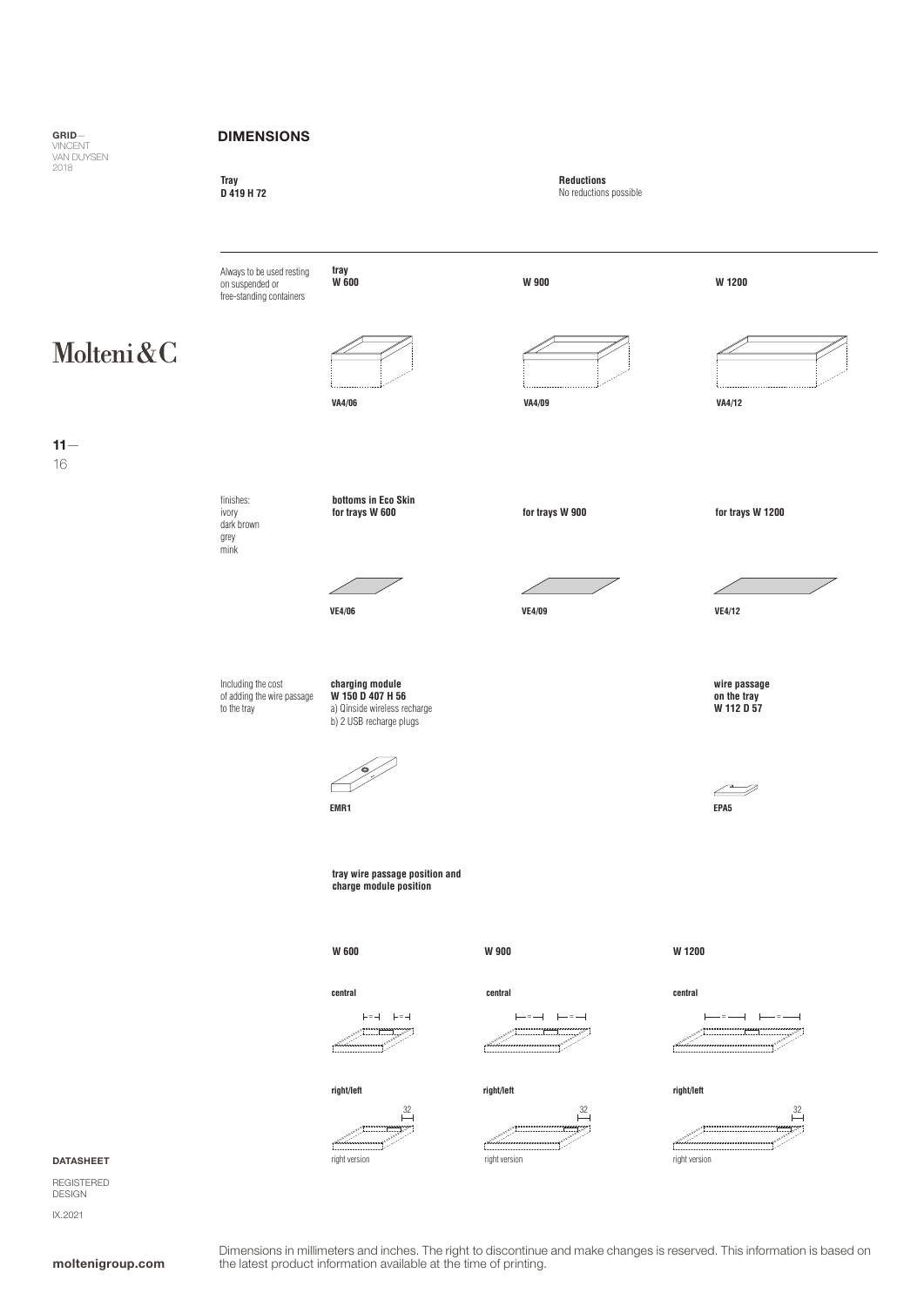GRID— VINCENT<br>VAN DUYSEN  $2018$ 

#### DIMENSIONS

**Hanging container D 419 H 347**

**Reductions** No reductions possible

Containers with flap door can be equipped with a wire passage, which must be indicated in the order phase. The inside is clear of the "T" shelf (optional).

## Molteni&C

12— 16



W 600 W 900 W 1200<br>**RQT06 RQT09/15 RQT12 RQT06 RQT09/15 RQT12/15 ETV1**

**(transmission frequency from 30 to 38 Khz)**



DATASHEET

REGISTERED DESIGN IX.2021

Dimensions in millimeters and inches. The right to discontinue and make changes is reserved. This information is based on **moltenigroup.com** the latest product information available at the time of printing.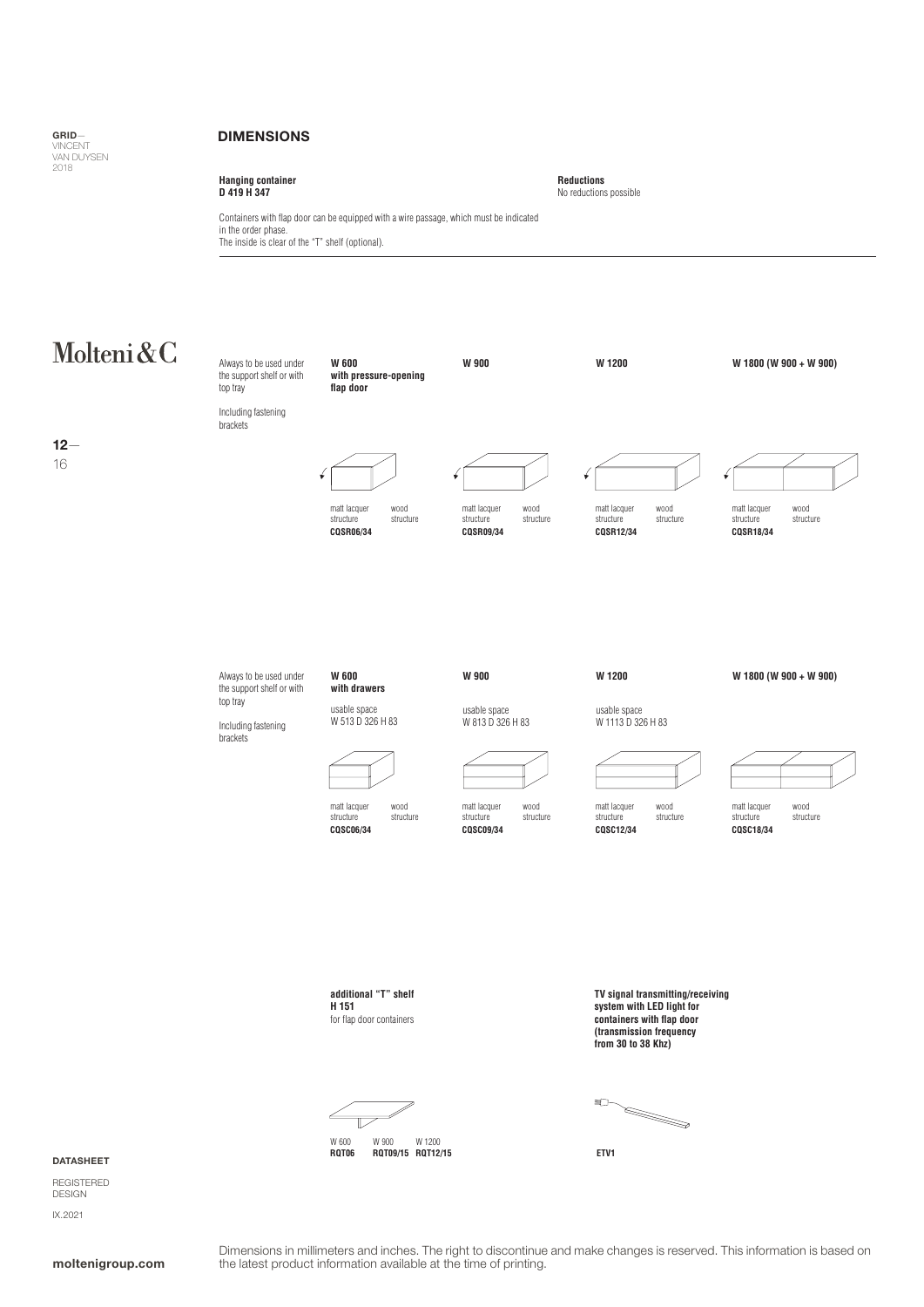13— 16

#### DIMENSIONS

#### **Wall unit open or with doors**

The elements can be hung from the panelling as shown in the composition diagrams, using open wall units with the addition of sides panels and glass doors. To make up wall units with<br>LED spotlights, consider\_kit with 4 spot separate from that for the panelling, but can be included in that for bookcases and glass cabinets, if these do not exceed 100W. LED light 3000°K.

No reductions or changes of any kind are available. The glass sides must only be used when a door is included.

#### **Composition diagrams**

#### **With 2 doors Open With 1 door** (right-dx or left-sx) Molteni&C  $2\frac{8}{3}$ 180 3/8" 97 1/8" top th 30 mm 294  $v^{\delta}$ side panel and  $\partial_{\rm s}$ <u>11</u> 660 central shelves th 12 26" 4t /22 top th 30 mm 180 7 1/1 left-sx version

**open wall units D 252 H 1020**



**W 900**

**GPS09/10** tops, side and central shelves matt lacquered tops, side and central shelves in wood

**W 1200**

**GPS12/10** tops, side and central shelves matt lacquered tops, side and central shelves in wood

**glass door W 448 H 658 th 25**

**kit of 4 spotlights**



**power supply unit 100W**

**GABV06/06**

**glass side panel H 600 D 238 th 10**



**W5**

**EFK4**





P

**radio control kit with brightness setting (1 per power supply unit) optional**





**units**



DATASHEET

REGISTERED DESIGN IX.2021

Dimensions in millimeters and inches. The right to discontinue and make changes is reserved. This information is based on **moltenigroup.com** the latest product information available at the time of printing.

**EAL1 EKRR1**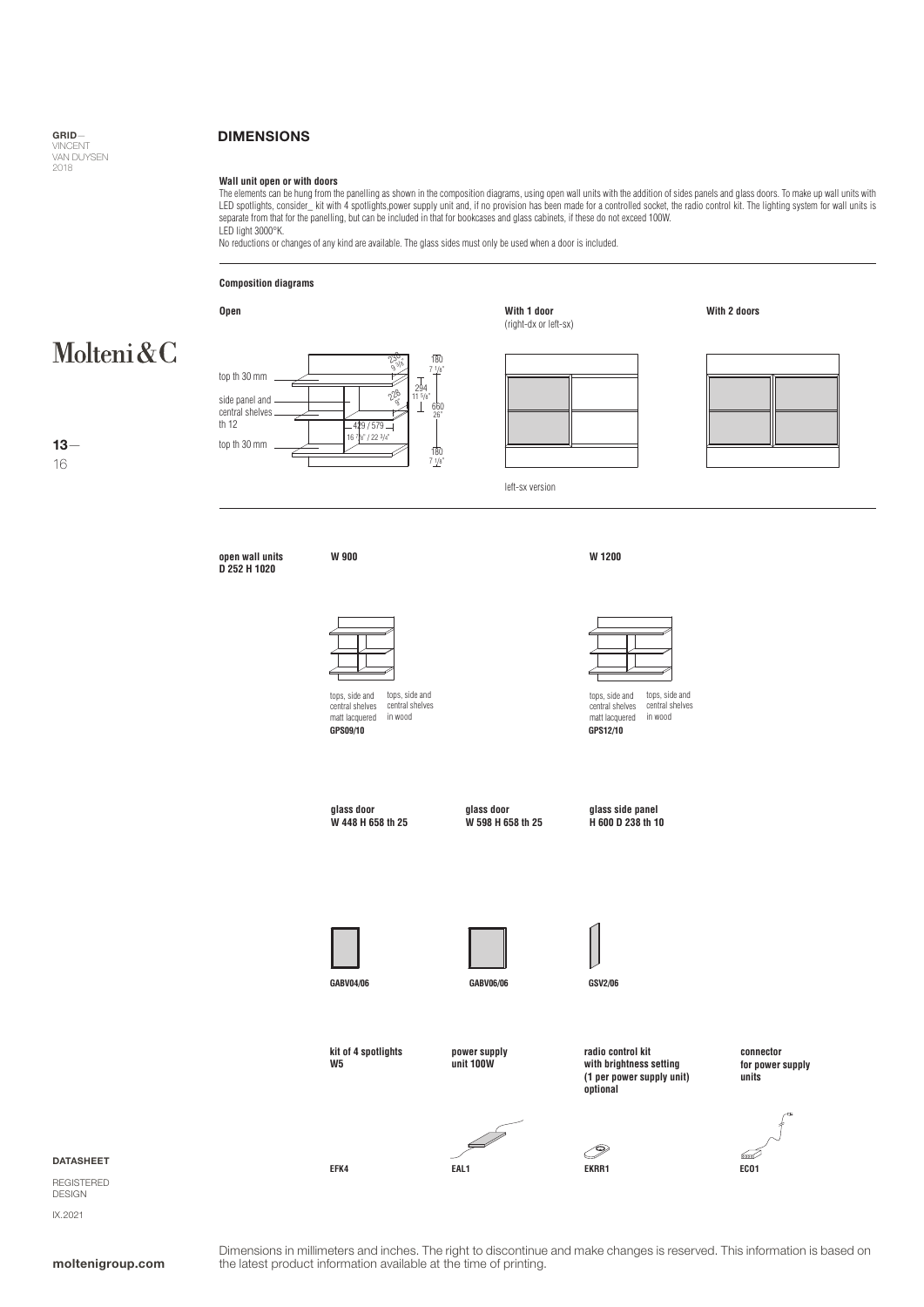14— 16

#### DIMENSIONS

## **Bookcase D 252**

- To create bookcases with LED lighting consider: LED increase, power supply unit and, if there is no pre-fitted element for the switched socket, also the remote control kit.

- The bookcase lighting system is separate from the one for the panelling, but it can be integrated with the one for the glass cabinets if they do not exceed 100W.
- The lighting system includes LEDs on all shelves in the bookcase, excepted the lower shelf.

- 3000° K LED light

### **Reductions**

No reductions possible



dark brown dove grey black natural mud green

**partition W 300 H 298 D 238**



**radio control kit with brightness setting (1 per power supply unit) optional**

**connector for power supply units**



P



DESIGN IX.2021

### DATASHEET REGISTERED

**power supply unit 100W**

Í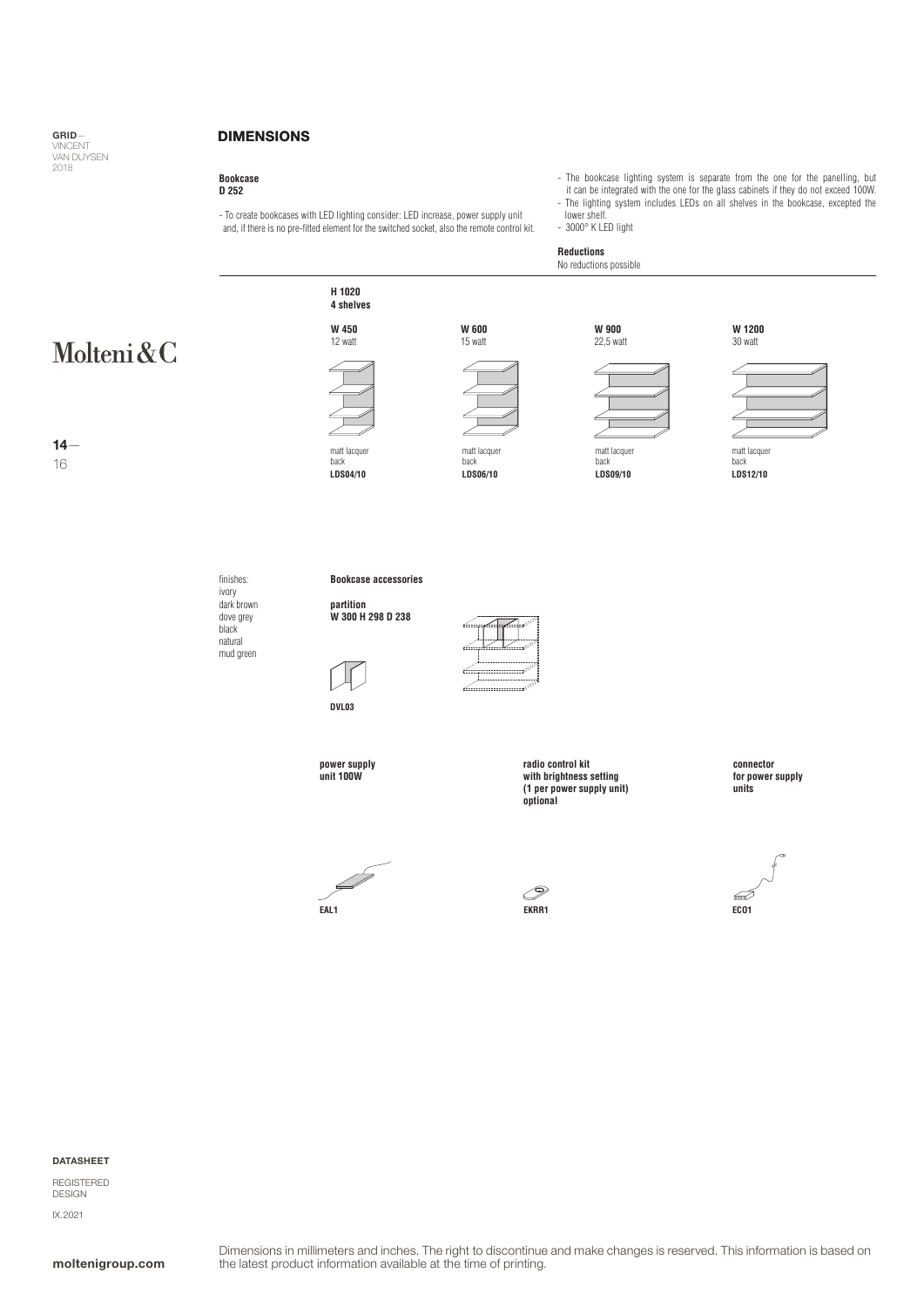

#### DATASHEET